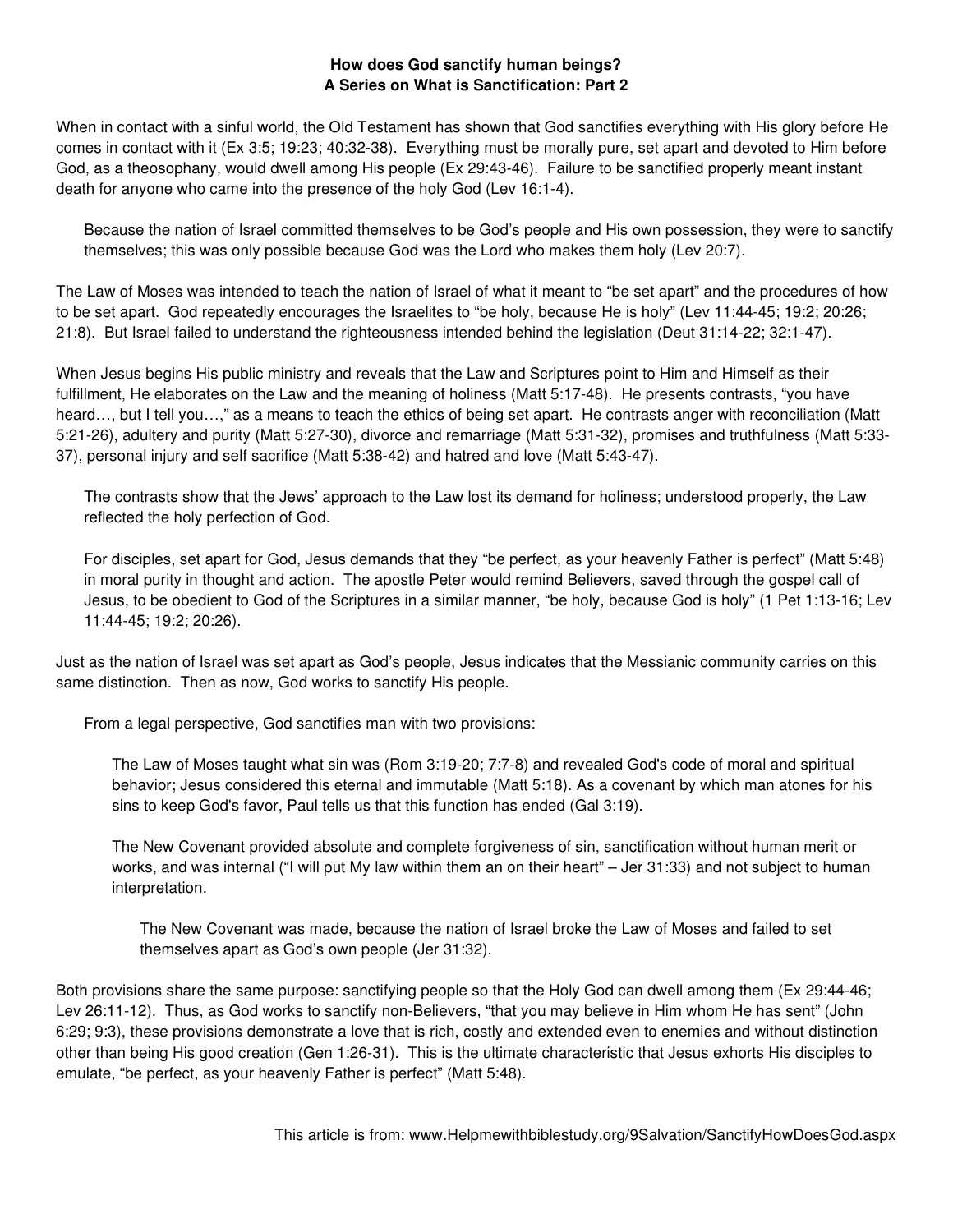## **How does God sanctify human beings? A Series on What is Sanctification: Part 2** (page 2)

Through the New Covenant, God has the legal means to continue His work of sanctification through a Believer's life. Because the New Covenant provides regeneration, regeneration itself validates adoption and establishes the legal rights and means to be children of God (John 1:9-13; Tit 3:4-7).

Thus when Jesus contrasts hatred and love (Matt 5:43-47) and provides God's example of causing the "sun to rise on evil and good, and sends rain on the righteous and the unrighteous," He uses the example as an incentive to be "sons of the Father in heaven."

To be a "son of the Father" requires a certain sonship where the Believer pursues a life lived in a way, separate and superior to the lifestyles around them, that is patterned on the character of God (Eph 5:1-10; 4:23-24; Col 3:5-11).

Sanctification is becoming something that the disciples are not yet – a son of God.

Because of regeneration, the apostle Paul sees Believers as God's children, and progression is towards children without fault (Philip 2:12-16). Because God wrote the Law upon the Believer's heart, the Believer knows what sin is and can work towards a life without sin cognizant of the implications of sin's presence before the holy God (Philip 2:12).

God works to sanctify Believers by providing Himself as an example, motivates Believers to be His children without fault and be pleasing to His sight (1 Thess 4:1; Heb 13:20-21).

God also works through His word, the Bible, so that Believers will be imitators of Him (1 Thess 2:13-14).

Because of regeneration, God accepts and treats Believers as His children (Heb 12:5-11).

Discipline includes the idea of rebuke and education (Heb 12:5-6).

God chastises to produce in Believers a character like His own; thus, the certainty of suffering is meant to be an encouragement (Heb 12:7, 10; James 1:2-4).

In God's eyes, illegitimate children are not heirs or members of His family; their freedom from discipline is because they are not privileged (Heb 12:8).

While a Believer strives against sin, God somehow has a hand in it and helps the Believer share in holiness and produce a "harvest of righteousness and peace" (Heb 12:10-11; 1 Cor 11:31-32).

As God sanctifies Believers, they reflect His moral character to the world and serve as His invitation of love to others to be His people (John 17:16-19).